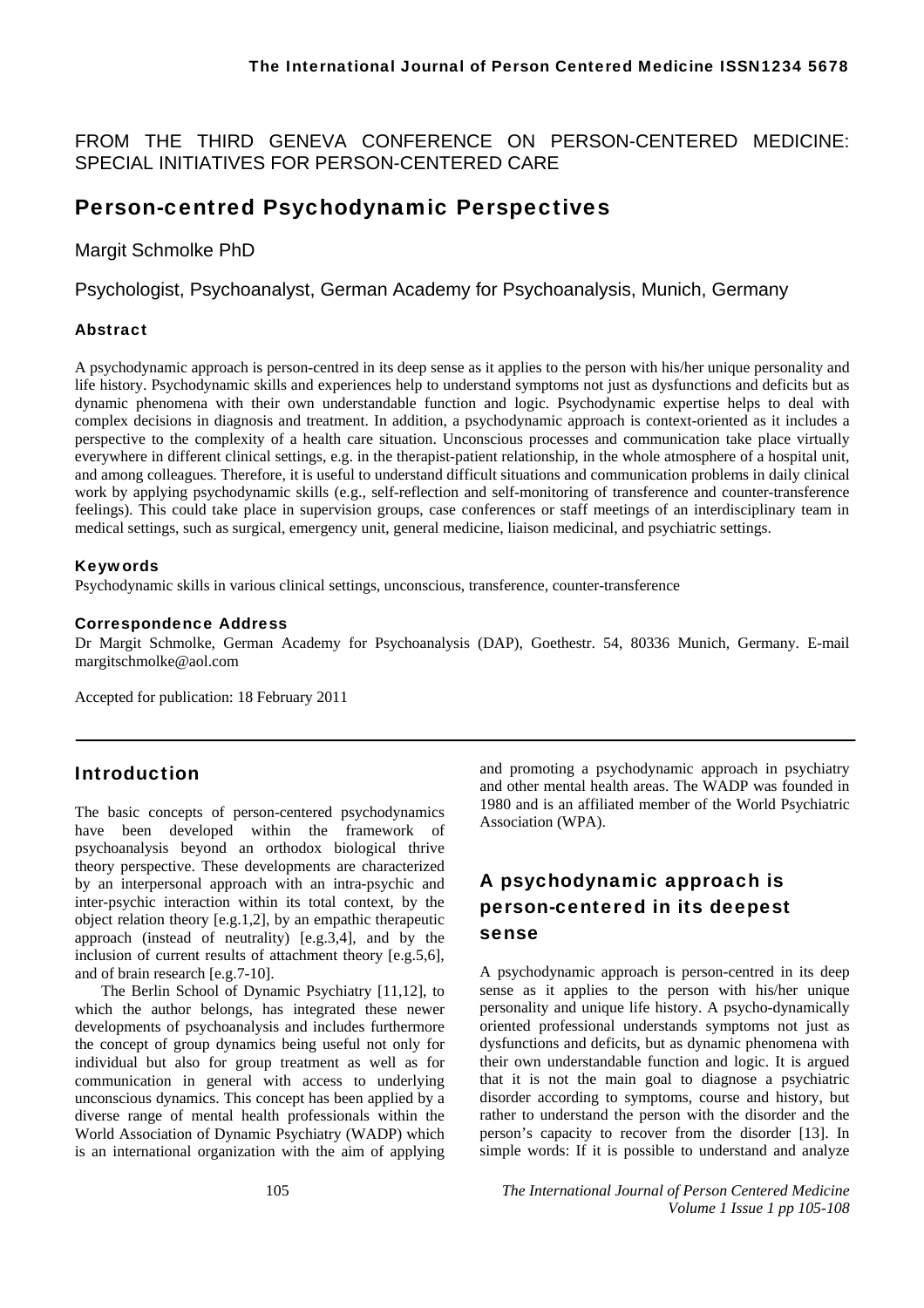the underlying logic of a patient's symptom, the symptom may disappear, because it will lose its necessity [4,11].

# A psychodynamic expertise helps to deal with complex decisions in diagnosis and treatment

In clinical diagnosis, it is important for the clinician to listen well to the patient's presentation of his current problems, why he/she asks for professional help at this moment of his/her life, to be attentive to non-verbal communication, to pay attention to the patient's own understanding of his/her problems as well as to his/her self-help potential. Jacobson and Cooper [14] from Cornell University Medical Center, New York, define a psychodynamic diagnosis in the following way:

*"Psychodynamic diagnosis, while taking full account of descriptive diagnostic data, attends as well to unconscious mental processes and the severity of maladaptation. It classifies core aspects of character, personality, and adaptation to life as they are revealed in different modes of relating and representing self and others, both consciously and unconsciously. (…) Psychoanalytic diagnosis is derived from the phenomenology of the interaction between analyst and patient, as well as from historical data of the life narrative."* 

This way, psychodynamic diagnosis could be understood as a "joint interactive reconstruction process" [15] in which subjective suffering as well as positive mental health have their central place opposed to standardized classification systems [16,17]. In recent years, innovative psychodynamic diagnostic instruments have been developed [e.g. 18; in German speaking countries 19] in order to enhance the knowledge and the understanding of a patient's complex problem. The OPD, developed for German speaking countries, provides useful operationalisations of psychodynamic concepts and categories in order to assess patients' illness behaviour, their behaviour in interpersonal relationships, inner conflicts and the level of the personality structure.

Concerning treatment, it can be said in very general terms that by developing insight into the unconscious functions of symptoms and problems, the patient will be able to deal more successfully with life's problems, such as relationship problems, anxieties, adaptation or dependency conflicts. A psychodynamic treatment is a complex process and often needs more time than just symptom-oriented and behaviour-oriented treatments, especially for personality disorders [20-23]. We can say that a sophisticated knowledge of transference, counter-transference, and resistance is extraordinarily helpful in clinical work, including the practice of pharmacotherapy [4].

Psychodynamic therapists [e.g.4,12,24] have pointed out that the effectiveness of treatment is impaired when team members respond in the same manner as though they are the patient's parents. It is well-known that hospitalized psychiatric patients are significantly more stressed than outpatients, they tend to employ more immature defence mechanisms like splitting, projective identification than mature ones. The patients unconsciously repeat and direct their internalized object relations and conflicts to the persons in the psychiatric milieu. Therapists with clinical experience and with a psychodynamic background know that dealing with these defence mechanisms and transference feelings is quite challenging, even more for residents at the beginning of their career.

Furthermore, there are essential preventive aspects in applying a psychodynamic approach. Since a psychodynamic treatment has its focus on the development of the patient's personality, it could prevent patients from having relapses, from discontinuing their treatment, and from developing a chronic and severe psychopathology. Staff members working in demanding and challenging psychiatric wards could benefit from a psychodynamic understanding of complex clinical problems and be prevented from developing a burnout syndrome [25].

# A psychodynamic approach is also context-related

A psychodynamic approach is context-oriented as it provides a perspective to the interpersonal complexity of a clinical care situation. A psychodynamic approach can be understood as a way of thinking by the therapist, not only about one's patients, but also about oneself in the interpersonal field between patient and the treating professional or between the patient and the treatment staff as a whole. Unconscious processes and communication take place virtually everywhere in different clinical settings, e.g. in the therapist-patient relationship, in the whole atmosphere of a hospital unit, and among colleagues. Therefore, it is useful to understand difficult situations and communication problems in daily clinical work by applying psychodynamic and group-dynamic skills, for example, through self-reflection and selfmonitoring of transference and counter-transference feelings [26]. The application of a psychodynamic perspective is not only useful in the classical treatment situation, but also in supervision groups, in case conferences or staff meetings of an interdisciplinary team in medical settings, such as surgical, emergency unit, in general medical, liaison medicine, and psychiatric settings.

Peykan Gökalp from the Bakirkoy Hospital for Psychiatry, Istanbul, organized an interesting symposium in Thessaloniki, Greece, in September 2007, on the topic "Psychoanalytic perspectives in different settings". The authors of this symposium presented their views about the application of psychodynamic concepts to patients of a

106 *The International Journal of Person Centered Medicine Volume 1 Issue 1 pp 105-108*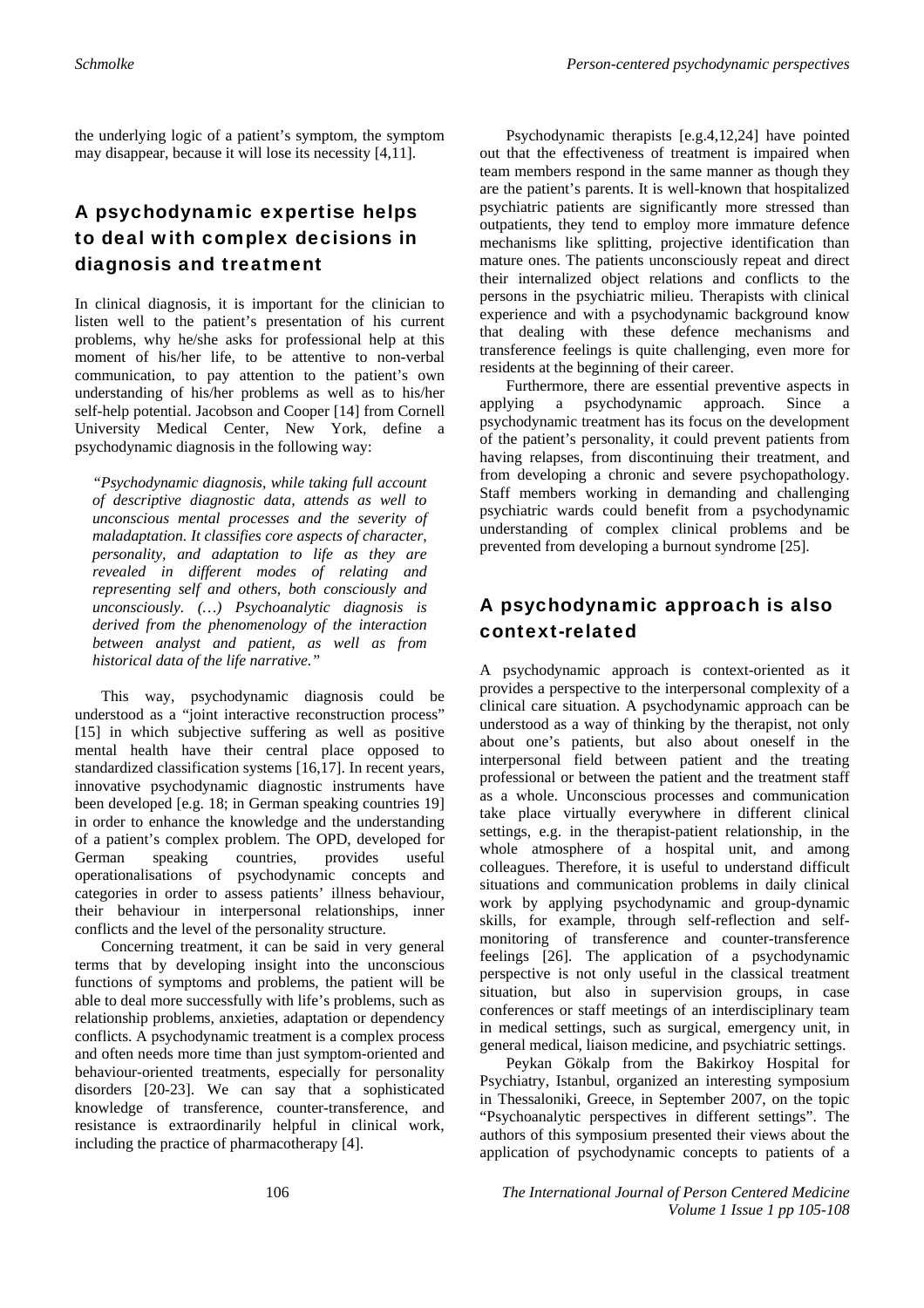general hospital, to patients and staff members of a large psychiatric hospital, to the treatment of psychotic patients and eating disorder patients. In her paper, Peykan Gökalp [26] pointed out that, sometimes, therapeutic teams or single staff members may have unconscious, idealized wishes towards their institution or towards the medical director of a large psychiatric hospital who should manage everything ideally like an omnipotent father figure and if their expectations are not fulfilled they may react with disappointment, frustration, or anger.

Outside of a definitive individual psychotherapy setting, we daily observe unconscious communication between health professionals and patients. Especially in stress situations or in interaction with a patient who is expressing intense feelings, negative chain reactions between a patient and a therapeutic team could be the consequence of their communication. Often transference and counter-transference occur in such situations. Transference feelings are unconscious feelings (positive or negative ones) of the patient towards the therapist which originally have been directed to persons in early childhood, e.g. to the patient's parents. Working with transference feelings belongs to the therapist's basic tools. However, transference feelings which take place outside of a patienttherapist relationship, for example of a team member, could have quite destructive consequences for clinical decisions, when this team member directs his other hostile feelings towards his superior.

The unconscious response to these transference feelings is called counter-transference. This term means the totality of unconscious reactions of the therapist to his patient, particularly to his transference feelings. Volkan Topcuoglu [27], from the Marmara University School of Medicine, Istanbul, suggests a broader definition of counter-transference, since it is beneficial for both psychiatrists and psychiatry residents as a major diagnostic and therapeutic tool. By comprehending his countertransference towards the patient, a psychiatry resident can understand a great deal about the patient's internal world. Furthermore he would be able to explore further the possible reactions of 'significant others' towards the patient. The ongoing task for a psychiatry resident during a psychiatric treatment should therefore be to recognize and to monitor continuously his own counter-transference feelings. If this does not happen, a therapist is likely to overreact to his patients or to make clinical decisions with negative results (e.g., forgetting appointments, labelling a patient as "non-compliant" or "anti-social"). Another example could be over-medication as a consequence of unconscious and not realized counter-transference feelings of a therapist (such as helplessness) towards a patient who is not cooperative.

In any case, a psycho-dynamically oriented supervision should be provided in each therapeutic team. It could be beneficially educative for residents in order to raise awareness and to gain control in complex situations. Since the provision of supervision is not always available, residents will experience their counter-transference feelings as uncomfortable and as disruptive elements in their therapeutic work. The consequence may be that they inevitably withdraw and possibly avoid psychodynamic concepts and psychotherapies. Sadly in times of costeffective treatment, and pharmacotherapy, and time-limited therapy settings, such incidents of withdrawal and avoidance are far more likely to take place.

### **Conclusions**

In recent years, we have observed an interesting emergence of theoretical perspectives in various schools of psychotherapy. Clinicians with a great deal of therapeutic experience appear to have come to the conclusion that the sharp demarcation between the concepts of psychotherapeutic schools is no longer useful. They seem to appreciate that clinicians of different psychotherapeutic schools may benefit from each other's experience and knowledge. For example, psychoanalytic clinicians recognize that a personality change at the end of a successful course of psychotherapy may also imply a change of the person's behaviour. And, *vice versa*, cognitive behaviour therapists recognize that the patienttherapist relationship and unconscious dynamics play an important role in psychotherapeutic treatment.

From a clinical and training point of view, there is no doubt that a psychodynamic perspective is useful in clinical settings, in interdisciplinary staff meetings and for effective communication in mental health institutions and in health institutions in general. Future plans and designs for quality improvement could be the following:

- The development of a curriculum to teach personcentred psychodynamics
- Teaching interdisciplinary staff members of a medical, psychosomatic or psychiatric hospital unit or of medical private practices
- Providing supervision to health care workers on the basis of psycho- and group-dynamic principles
- A possible collaboration project between the International Network of Person-Centered Medicine (INPCM), WADP and the Section on "Psychoanalysis in Psychiatry" of the World Psychiatric Association (WPA).

### References

[1] Fairbairn, W.R.D. (1952). Object relationships and dynamic structure. In: Psychoanalytic studies of the personality (W.R.D. Fairbairn), pp. 137-151. London: Tavistock.

[2] Winnicott, D.W. (1965). The family and individual development. London: Tavistock.

[3] Ferenczi, S. (1988). Ohne Sympathie keine Heilung. Das klinische Tagebuch von 1932. Frankfurt/M: S. Fischer. Original edition: Journal Clinique, 1985, Paris: Payot.

107 *The International Journal of Person Centered Medicine Volume 1 Issue 1 pp 105-108*